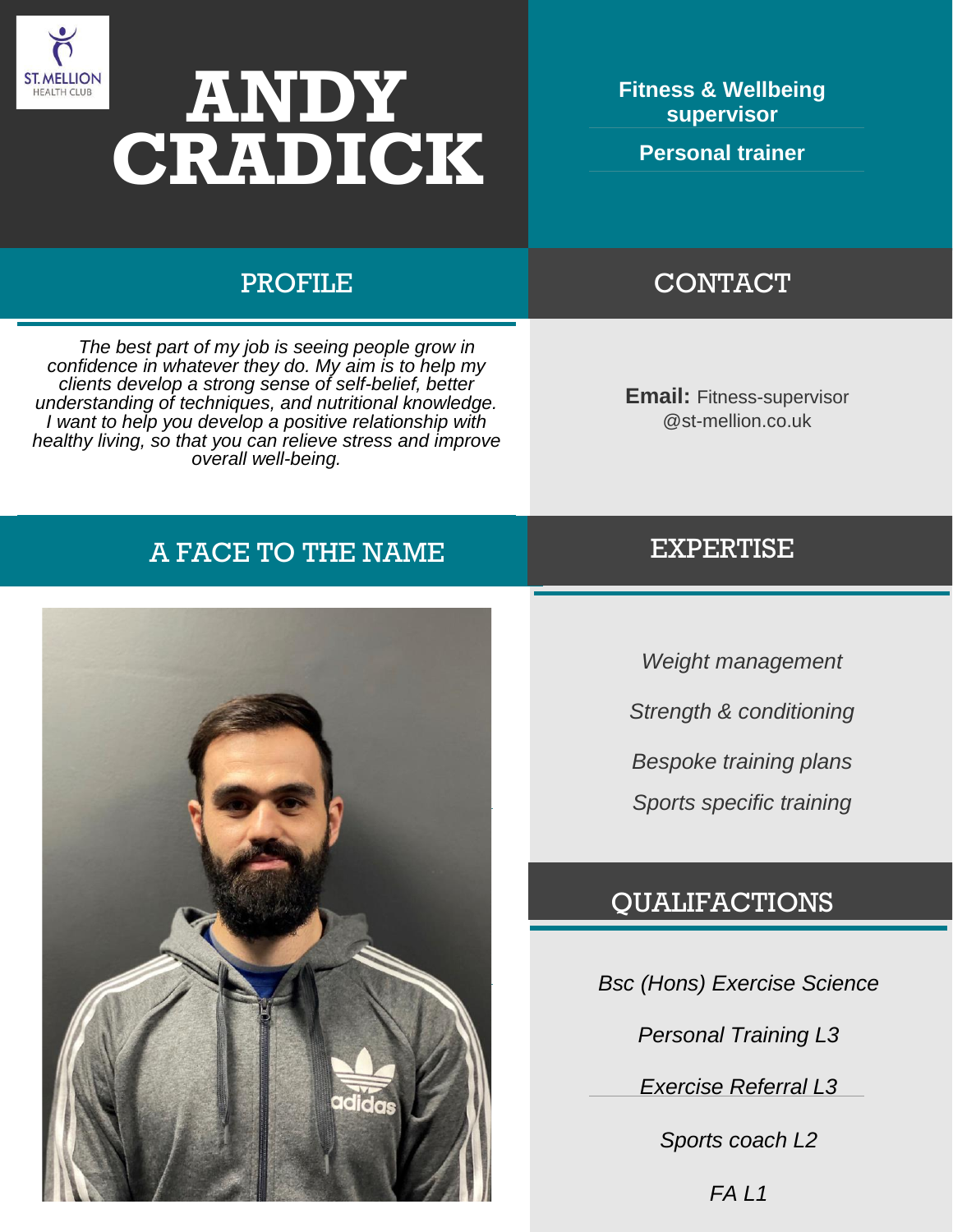



**Personal Trainer**

**Class instructor**

## PROFILE CONTACT

**Email:** Fitness @st-mellion.co.uk

# A FACE TO THE NAME EXPERTISE

*I am a highly qualified Personal Trainer, IQA Teacher Trainer and Assessor and Kettlebell Instructor with over 20 year's experience. I am adept at creating a positive environment in which clients of all ages and abilities can successfully achieve their health and fitness goals. My sessions are engaging, adaptable and full of variety. I bring energy and enthusiasm every day and will not shy away from helping clients test their limits!*



*Sports conditioning* 

*Strength training*

*Kettlebells* 

*Bootcamps*

### QUALIFACTIONS

*Personal trainer L2 & L3 Sports conditioning Kettlebell Instructor Circuits Spinning*